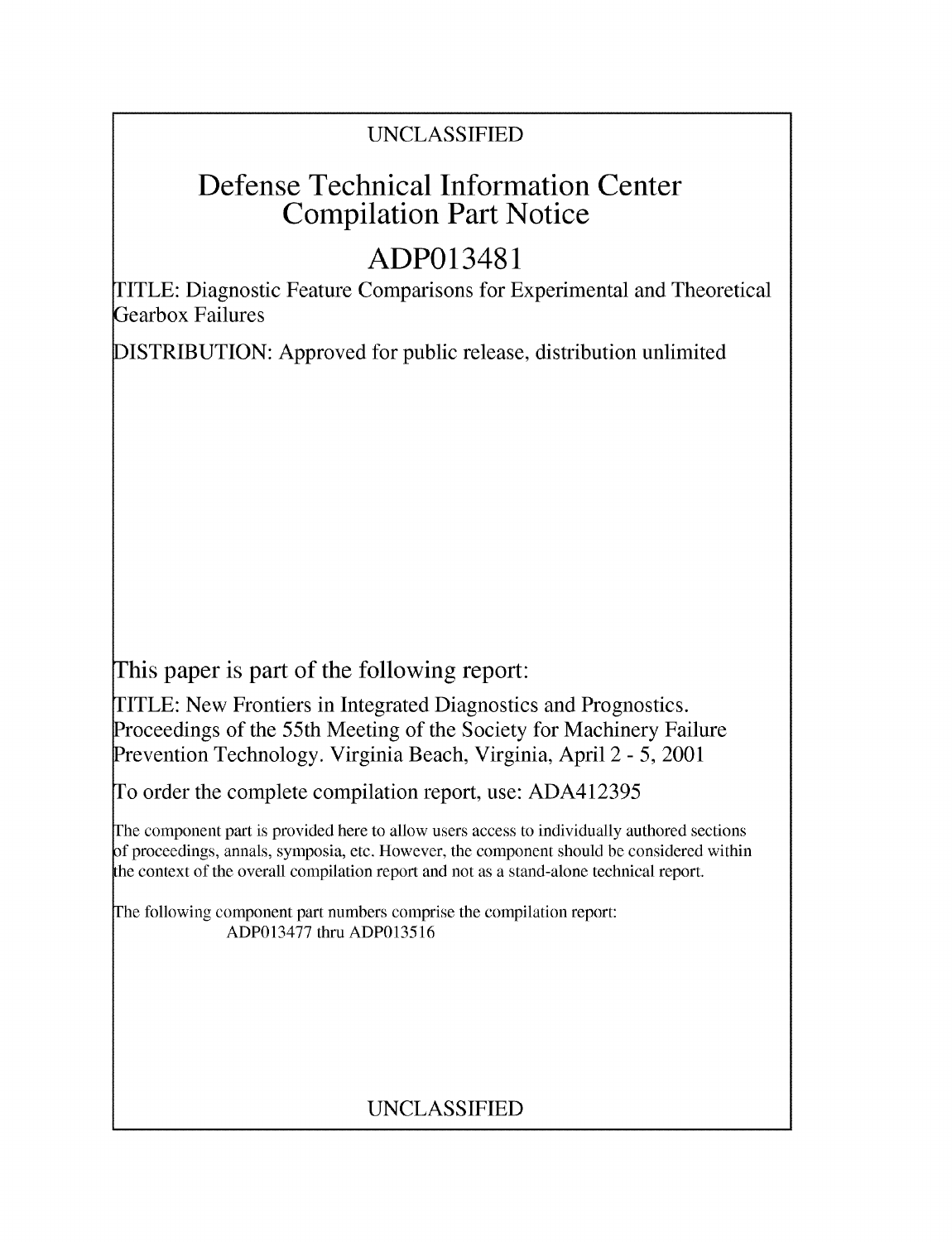#### **DIAGNOSTIC FEATURE COMPARISONS** FOR **EXPERIMENTAL AND** THEORETICAL GEARBOX **FAILURES**

Robert Campbell, Jeffrey Banks, Colin Begg, Carl Byington *The Pennsylvania State University Applied Research Laboratory P.O. Box 30 (North Atherton Street) State College, Pennsylvania 16804-0030*

Abstract: As part of a combined experimental-theoretical analysis investigation effort related to equipment diagnostic and prognostic feature development, an experimental gearbox testbed was previously developed and transitional failure data was obtained for several runs. A finite element model representing the rotating components on the testbed was developed to perform simulations for both healthy and selected gearbox fault conditions. The fault simulations are focused on gear tooth fracture since this was witnessed to be the primary gearbox failure mode during the test runs. Comparisons between the response of several common diagnostic features using both the gearbox testbed experimental data and the simulated data are provided. The knowledge obtained from evaluations of the simulated data sets and the feature comparison studies can be used to develop features with improved physical understanding of underlying mechanisms and optimize preprocessing methods for the existing diagnostic indicators. The results of the comparisons are presented and recommendations for future enhancements to the model are provided.

Key Words: Condition-Based Maintenance; dynamic systems; model-based diagnostics; simulation; statistical feature; transitional failure data.

Introduction: Condition-Based Maintenance (CBM) has been driven in part by the demand to increase system readiness/availability and reduce operations and maintenance costs. CBM accomplishes this through timely identification of equipment failures and elimination of unnecessary maintenance. Numerous authors have highlighted the cost and safety benefits of using CBM. [1, 2] This approach to maintenance relies on monitoring the condition of a system in order to detect and isolate anomalous conditions in a timely manner. An ultimate goal is to develop a health prognosis or prediction of Remaining Useful Life (RUL) with an associated functional impact assessment considering contextual information so that appropriate maintenance can be optimally scheduled. Technology maturation in the areas of measurement sensors, signal processing, digital processing hardware, dynamic system simulation, multi-sensor data fusion, and approximate reasoning have enabled the recent advancements in CBM.

Machinery fault detection generally involves comparing historical and nominal values to identify any statistically significant changes. During the diagnosis process, specific fault recognition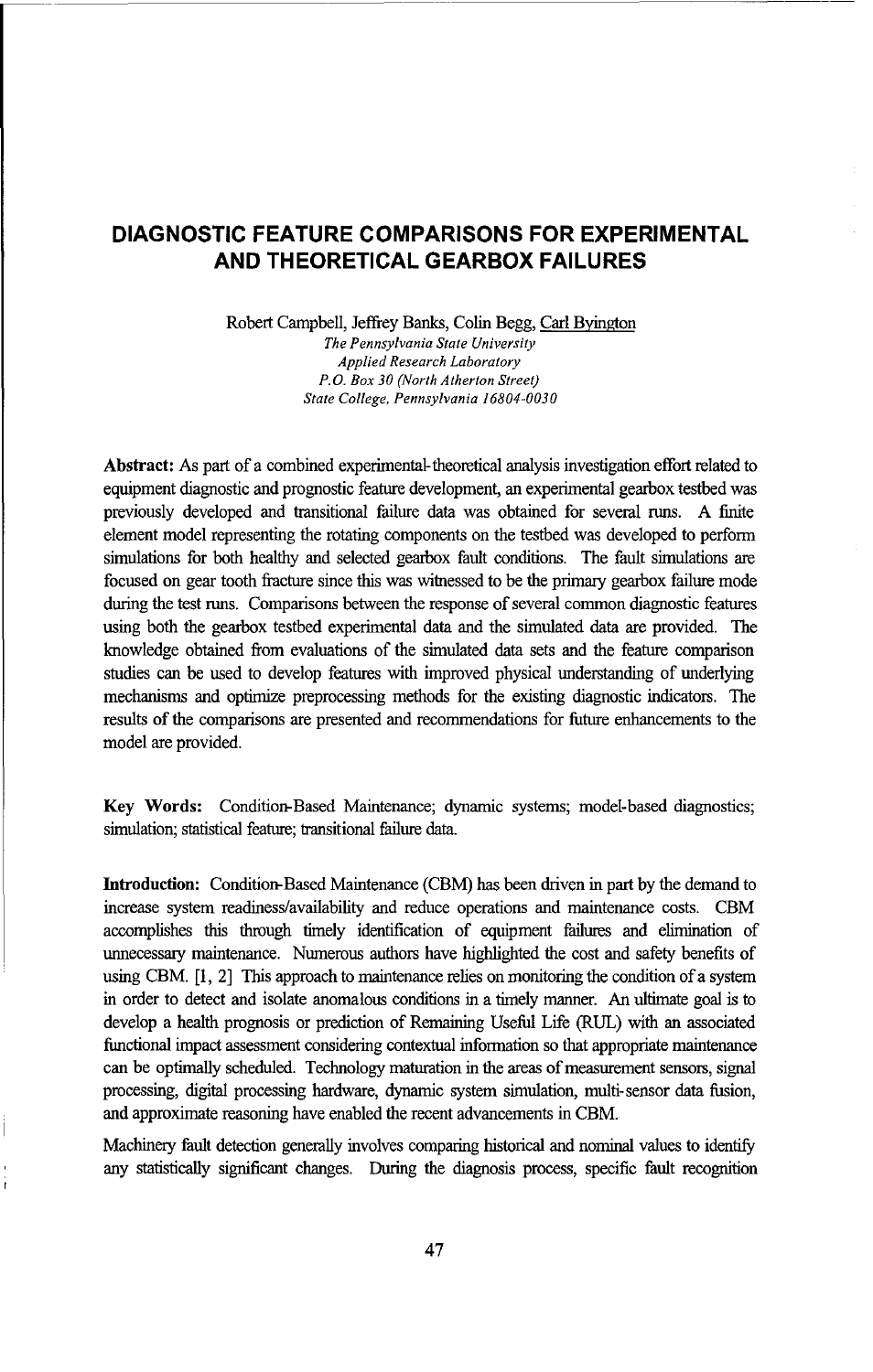parameters (figures of merit) are calculated and often compared to threshold limits. [3] Additional processing may be used to enhance the diagnostic robustness using data fusion and reasoning modules to automate fault classification and damage assessment. Equipment health prognostics builds upon the diagnostic assessment with a tracked parameter that is related to damage and a future damage state prediction. These diagnostic and prognostic analyses can be based on extensive statistical experimental data with an associated empirical model of the particular system, an estimate made using predictions from a detailed system model, or a hybrid approach using a combination of both methods. The current work investigates comparisons between figures of merit calculated using results of a dynamics model and empirical results from transitional failure tests.

The transitional failure tests were conducted at the Penn State Applied Research Laboratory (ARL) using the Mechanical Diagnostics Test Bed (MDTB). The MDTB was built as an experimental research station for the study of fault evolution in mechanical gearbox power transmission components. [1, 2] It consists of a motor, gearbox, and generator mounted on a steel platform. The gearbox is instrumented with accelerometers, thermocouples, acoustic emission sensors, and oil debris sensors. A dynamics model of the MDTB was developed and is used to perform simulations of the system for both healthy and faulty gearbox conditions. [4] The simulations are focused on gear tooth fiilures since these are observed to be the most common type of fault encountered with the MDTB test runs.

Model-Based Methods and Considerations: The development of a model-based diagnostic/prognostic capability for CBM requires a proven methodology to create and validate physical models that capture the system response under normal and faulted conditions. For a majority of systems, operational demands induce a slow evolution in material property and/or component configuration changes. The potential thus exists to track the fault during the failure progression and provide an advanced warning of impending failure with a RUL estimate.

Model-based diagnostics, one of many CBM techniques, can be an optimum method for damage detection and condition assessment because empirically validated mathematical models at many state conditions are still deemed the most appropriate knowledge bases. [51 One approach for using model-based diagnostics is shown in Figure 1. The figure illustrates a conceptual method to identify the type and amount of degradation using a validated system model. The actual system output response (event and performance variables) is the result of nominal system response plus fault effects and uncertainty. The model-based analysis and identification of faults can be viewed as an optimization problem that produces the minimum residual between the predicted and actual response.

A consideration that differentiates the modeling of the MDTB from more common rotordynamic systems is the fact that the rotor system contains a pair of meshing gears. One of the most powerful and popular tools for modeling a rotordynamic system has been the finite element method (FEM). [6] Gearbox dynamics problems differentiate themselves from other structural dynamic systems by the branching of transmitted power through a gear mesh that leads to parametric excitation.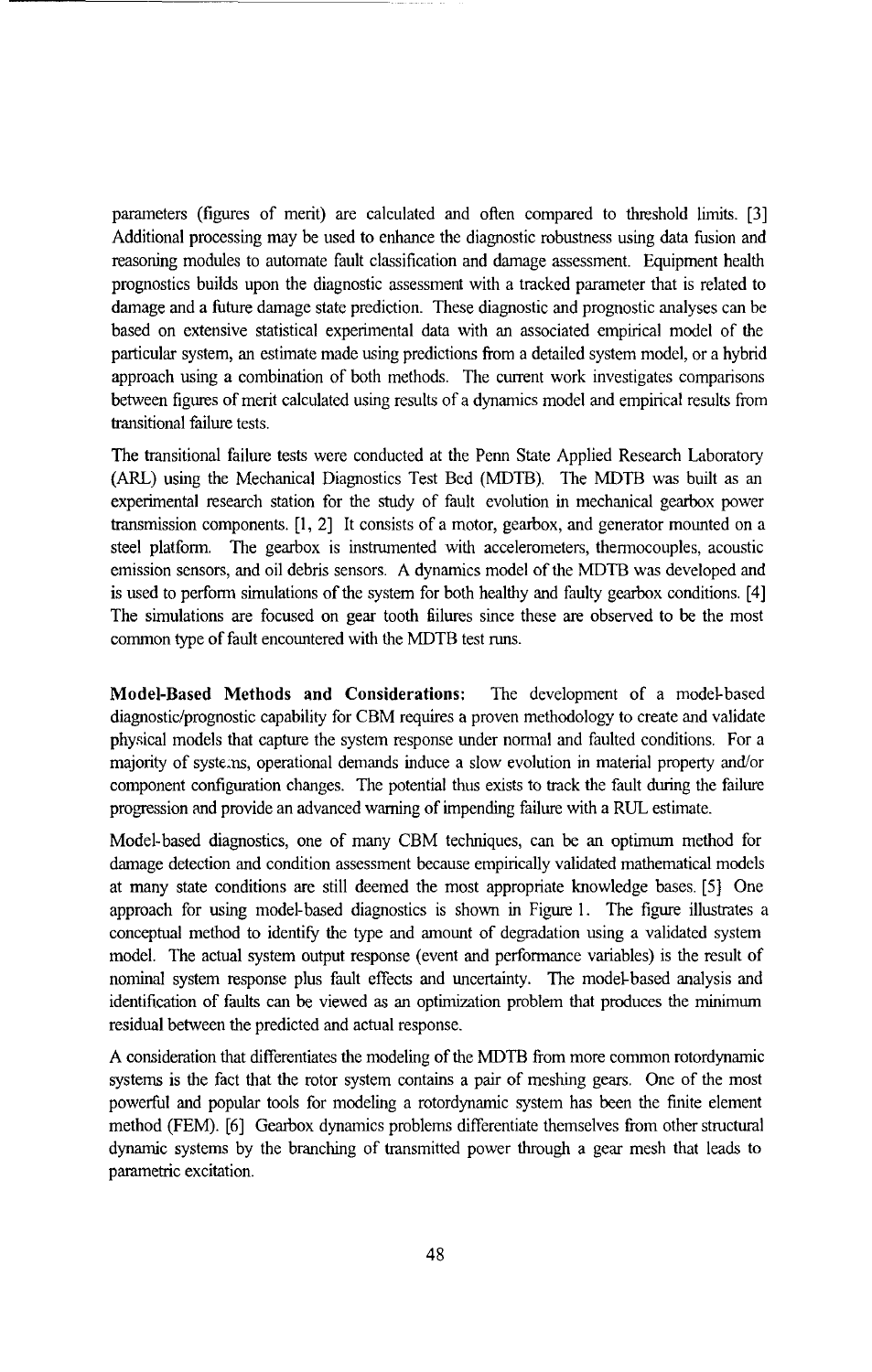

Figure **1.** Model-Based Diagnostics Process

Some common practices have been established in dynamic modeling of geared rotor power transmission systems with frll-face width hub gearing. [7, 8] For instance, the base rotor hub is treated as a rigid disk with gear tooth contact, body, and root deflections lumped together to represent a dependent function of both pinion and gear rigid rotational motion. The dynamic response between gear pairs can be treated as a transmission error **F]** or by defining the dynamic forces using effective gear tooth deflection forces and apparent variable stiffness. [10] The latter more accurately characterizes a system in terms of effective parameters for dynamic system analysis.

MDTB Dynamics Model: The topology of the MDTB mechanical structure is shown in Figure 2. The rotor system finite element model of the MDTB is made up of five subsystems: 1) drive motor, 2) torque transducer at gearbox input, 3) single reduction helical gearbox, 4) torque transducer at gearbox output, and 5) load motor. The subsystems are linked with I chain and 3 gear couplings, which are modeled using lumped mass polar moments of inertia and elastic gear tooth mesh compliance.

The system rotor model is comprised of 36 structural finite elements and 38 nodal points. The structural finite elements include: rotational axisymmetric, axial translational, and 2-dimensional bending type elements for circular shafts. [11] A translational spring (representing gear mesh tooth stiffness) is incorporated into a rigid hub/elastic tooth gearbox pinion and gear coupling matrix. [12] The nodal points include: 16 single degree-of-freedom axisymmetric rotational nodes at rotary torsional element connections of the driveline outside of the gearbox, and 22 six degree-of-ffreedom nodes along the gearbox shafts. Nodes are placed at discrete steps in shafts, at the axial center of shaft couplings, and at the center of gearbox shaft bearing seats. Only torsionally driven axisymmetric rotations about the system driveline shaft are considered. Shaft axial and bending type displacements of the rotor train are eliminated at the input and output gear couplings due to the effective kinematic joint associated with the gear coupling.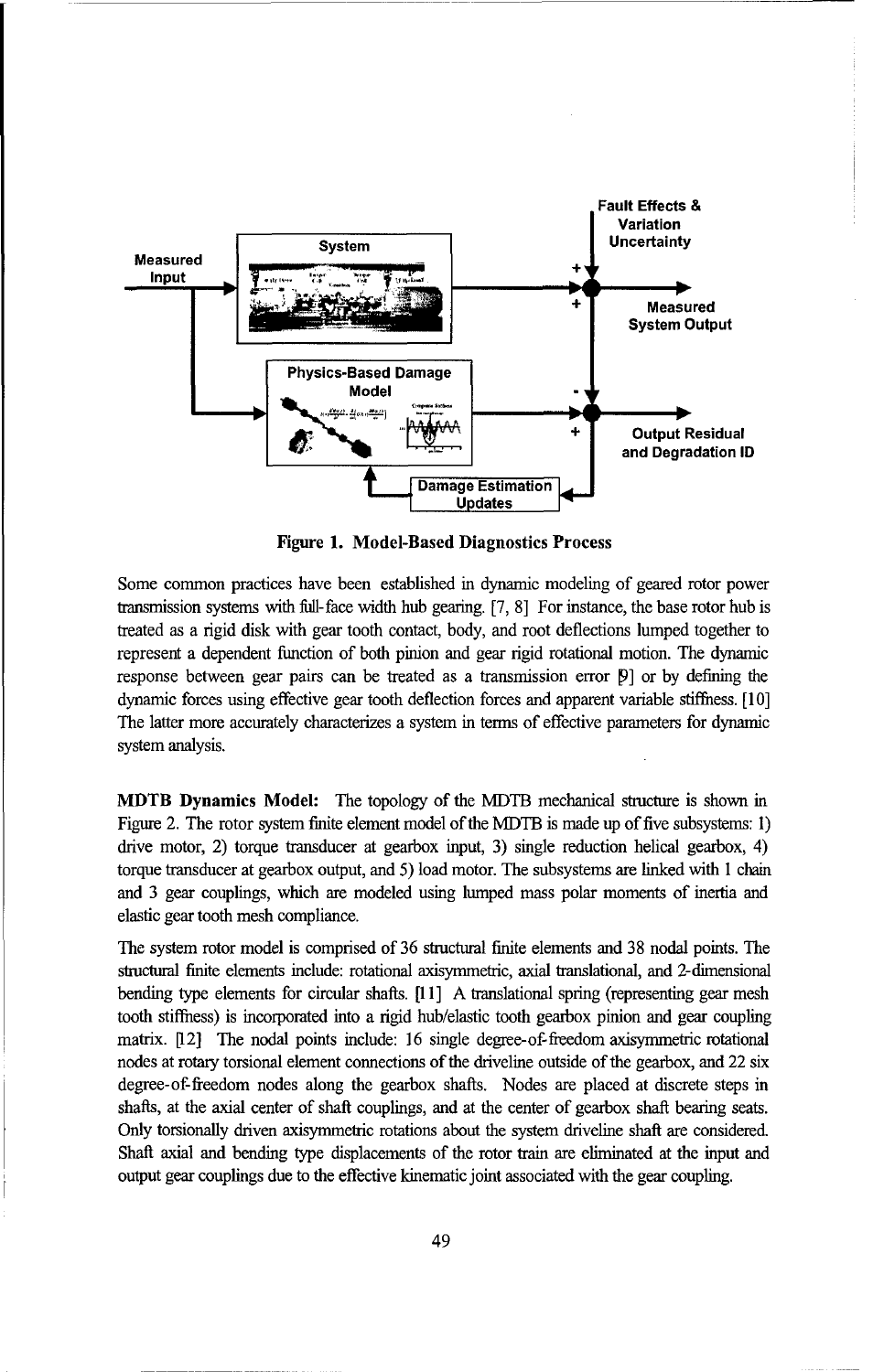

Figure 2. MDTB Topology and Rotordynamic Model with Node Points

The nominal lumped parameter (FEM) system model parameters (inertia-[M], damping-[C],  $gyroscopic-[G]$ , and stiffness- $[K]$ ) can be modified to incorporate system faults for response simulations. However, the fault simulations in this study were limited to gear tooth faults, and thus only perturbations due to a time varying stiffhess were present, see Equation (1).

$$
[M]\ddot{s} + ([C] + [G]\dot{s} + ([K] - [\Delta K(t)])\overline{s} = \omega^2 \overline{Re}^{k\alpha} + \overline{S}_e
$$
 (1)

Few structural dynamic models of dynamic, *in situ,* gear tooth fracture appear in the literature. However, variable stiffness tooth profiles have been modified for use in dynamic simulation of a root fracture in a gear tooth. [13] The damaged tooth's stiffness profile is lessened by some degree (that is assumed proportional to the damage) per damaged gear mesh contact cycle. Figure 3 shows the stiffiess profile used for the current modeling effort. Additional information

regarding this model and can be found in [14].

Diagnostic Figures of Merit: Many types of **E**<br>defects or damage in defects or damage in through the use of



signals for data Figure **3.** Nominal Gear Tooth Stiffness Variation for a measurement recording Cracked Tooth

accelerometers. In principle, information concerning the relative condition of the monitored machine can be extracted from this vibration signature, and health assessments can be made through the comparison of the vibration response with prior responses to identify any anomalous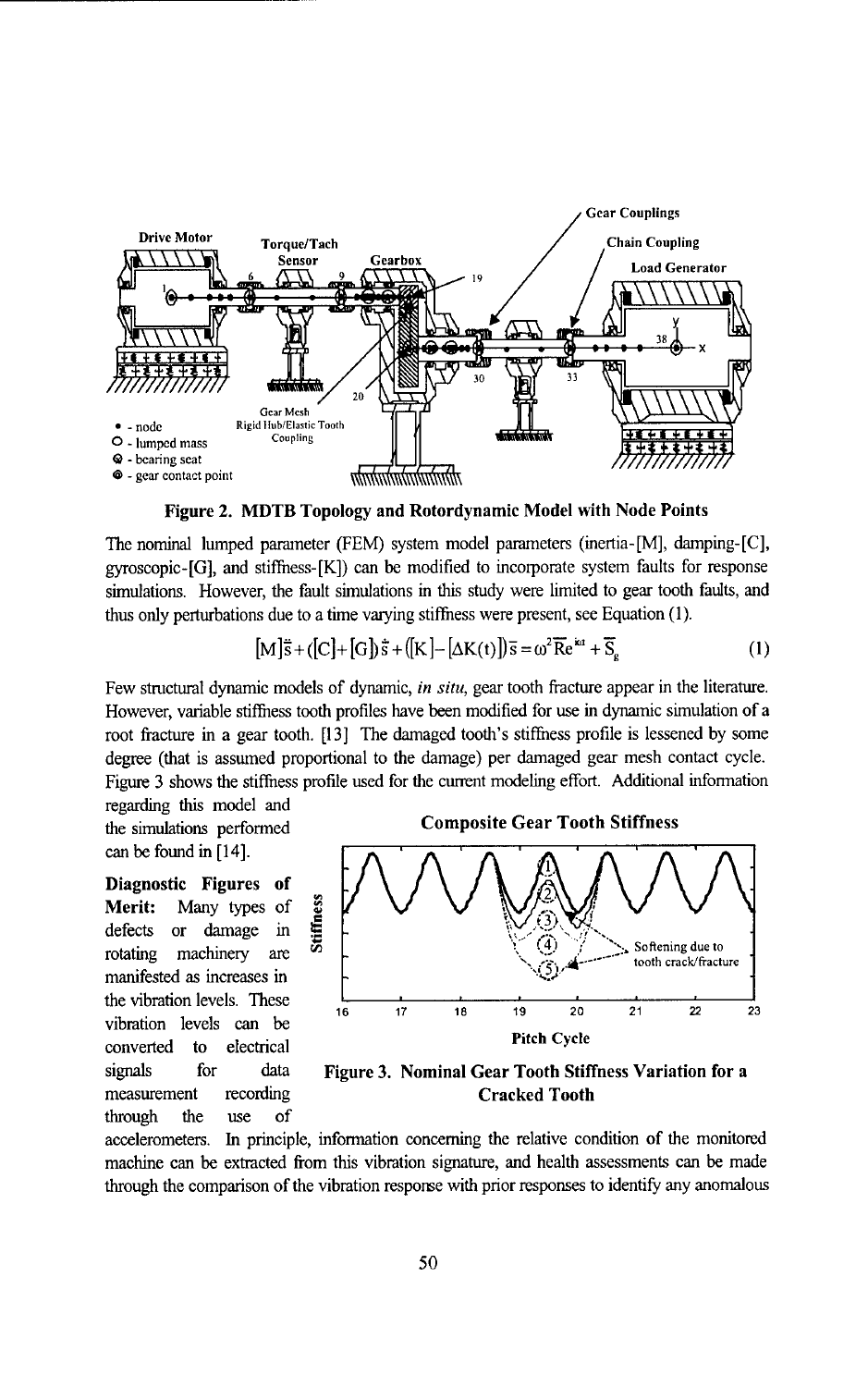conditions. In practice, however, such direct comparisons are not effective mainly due to the large variations between subsequent signals. Instead, several more useful techniques have been developed over the years that involve feature extraction from the vibration signature. [15] Generally these figures of merit, or "features", are more stable and well behaved than the raw signature data itself. In addition, the features constitute a reduced data set since one feature value may represent an entire snapshot of data, thus facilitating additional analysis such as pattern recognition for diagnostics and feature tracking for prognostics. Moreover, the use of feature values instead of raw vibration data will become extremely important as wireless applications, with greater bandwidth restrictions, become more widely used.

The feature extraction method may require several steps, depending on the type of feature being calculated. Some features are calculated using the "conditioned" raw signal, while others may use a time-synchronous averaged signal that has been filtered to remove the "common" spectral components. A detailed discussion of a variety of feature processing methods is provided in [16].

Many features have been developed and are discussed in the literature. [15] The results presented in this paper will focus on only a few of the common features, namely FM4, FMO, NA4, M6A, and M8A. A detailed discussion of each of these features can be found in [16].

Feature Results: Simulations were performed for several degrees of tooth softening, as illustrated in Figure 3, to generate torsional acceleration predictions. Selected fiatures were then applied to these signals and compared to the features obtained from the MDTB acceleration measurements. The comparisons focused on data obtained during MDTB Run 14 since this run resulted in gear tooth breakage and has a ground truth capability via borescope images taken during the run. These images, albeit limited in their ability to show tooth crack lengths, will facilitate comparisons between the simulated and empirical results. A plot of one of the common diagnostic features, FM4, is provided in Figure 4 for Run 14 during the time period several hours prior to the fault initiation and through the end of the run.

As shown in this figure, FM4 begins to react prior to any visible damage. This area is highlighted in Figure 4 and is labeled "incipient tooth crack". All comparisons in this paper will focus on this region since the simulations were performed for the degradation of one gear tooth. While not the intent of the present work, multiple gear tooth faults could be simulated by modifying the tooth stiffless profile shown in Figure 3. However, the number of faulty consecutive gear teeth that can be modeled using this method will be limited by the contact ratio of the gear set.

One difficulty in comparing the theoretical and empirical results involves relating the tooth stiffness to a particular point in the test run. The limited capability to ground truth the test data to an actual crack length precludes an accurate estimation of the stiffness parameter. Moreover, the complex geometry of the helical gear set further obscures the correlation between tooth damage and stiffiess change. Therefore, the results presented below should be interpreted with the understanding that the location of the simulated results are not necessarily tied to the abscissa in each plot. In fact, one method for determining a system's degradation level would be to match measured feature values with simulated features based on a specific degradation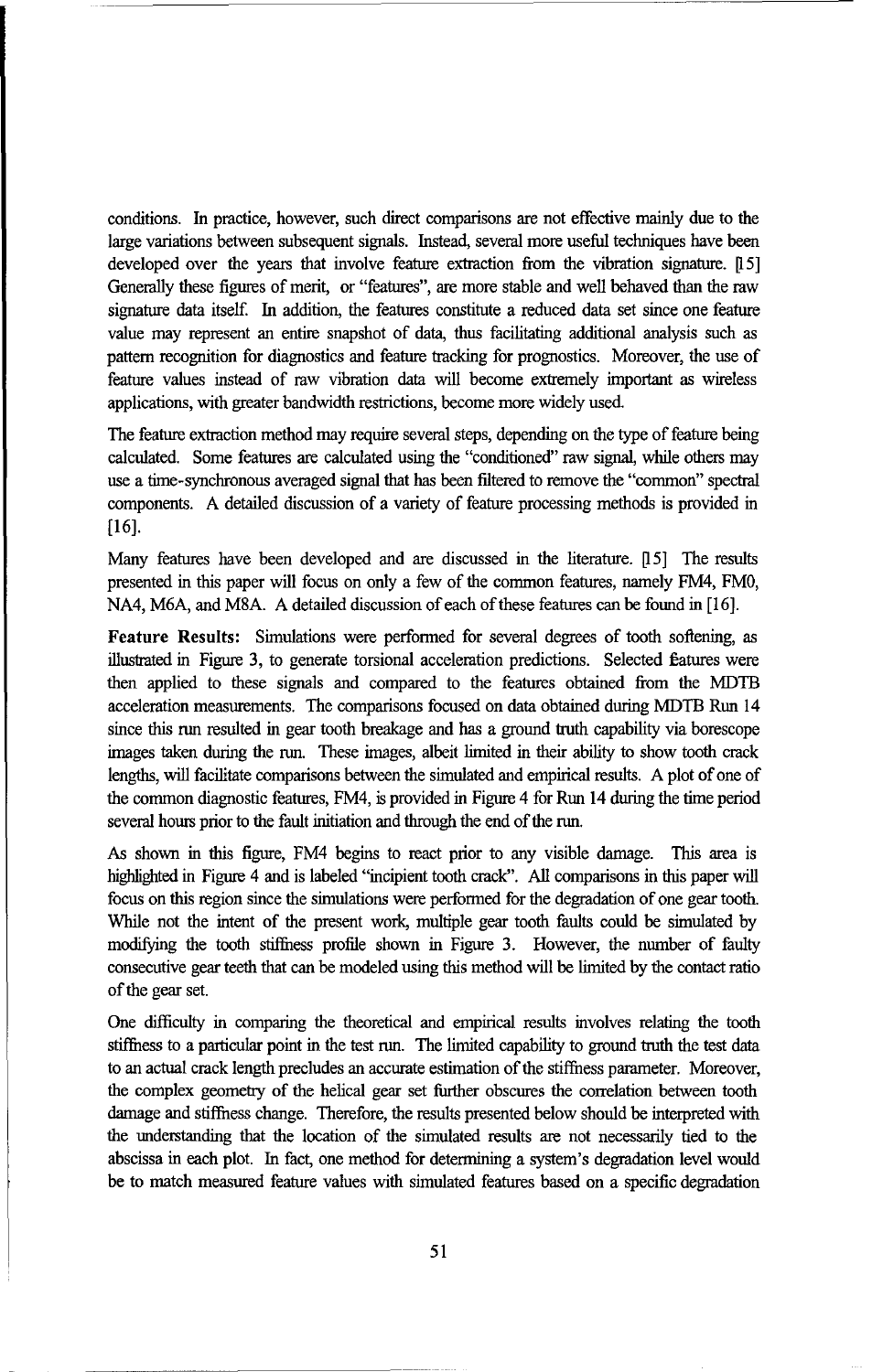

Figure 4. FM4 Applied to MDTB Run 14 Accelerometer Data

using a validated model. *In other words, a validated model could be used to infer the actual degree of damage by simply correlating and aligning the relevant diagnostic features.*

Plots of feature values for both the measured MDTB data and the simulated data are provided below for FM4, NA4, FMO, M6A, and M8A. The simulated data points are numbered such that they can be related to the stiffness profile shown in Figure 3.

Except for FMO, each of these plots show increased feature levels at around 107.5 hours into the test run for the MDTB data. The simulated data for tooth profile number 4 closely matches the results of the features at this point, and thus were plotted accordingly. The results for the first 3 profiles did not show any significant increase in value, and some actually decreased. The results for the **5h** profile were plotted at 107.7 hours into the test run. Assuming the model provides an accurate representation of the system, these results could be used to infer the actual state of tooth degradation. However, note that in addition to the modeling approximations these results assume damage is limited to a single gear tooth. It is unclear at this point what caused the discrepancies between FMO for the data sets. Further investigation is required to resolve these differences.

A descriptive overview and the respective fault sensitivity for these figures of merit with supporting references is provided in [17]. FM4 is a bootstrap recognition figure of merit and depends upon the normalized kurtosis value. Since the simulation includes the parametric excitation forces due to stiffness change, there is an expected increase in kurtosis  $(4<sup>th</sup>$  moment) energy that can be correlated with the experimental data. Clearly, the simulated FMO feature, which should vary with the amplitude of the mesh tones in the gear average, is affected by the change in compliance. Thus, the traditional features dependent on higher order moments  $(4<sup>th</sup>$ , **<sup>6</sup> th, 8 th)** seem to be sensitive to the parametric excitation produced by stiffness profile changes in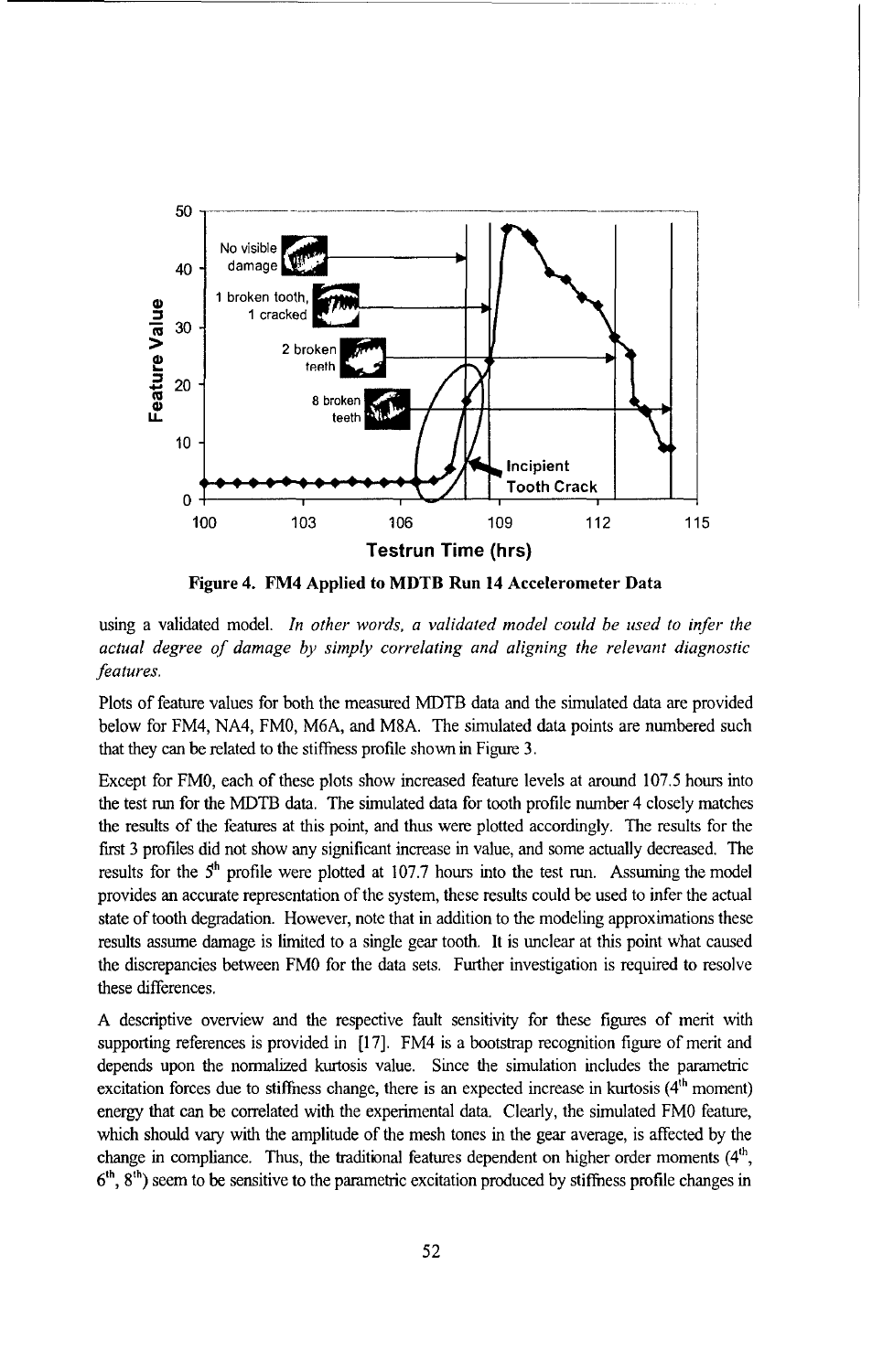the simulation. This excitation produces the amplitude and phase modulations that typically occur in geared systems. Amplitude modulation produces sidebands around the carrier (gear meshing and harmonics) frequencies and in non-faulted components are often associated









Figure **6. NA4** Diagnostic Feature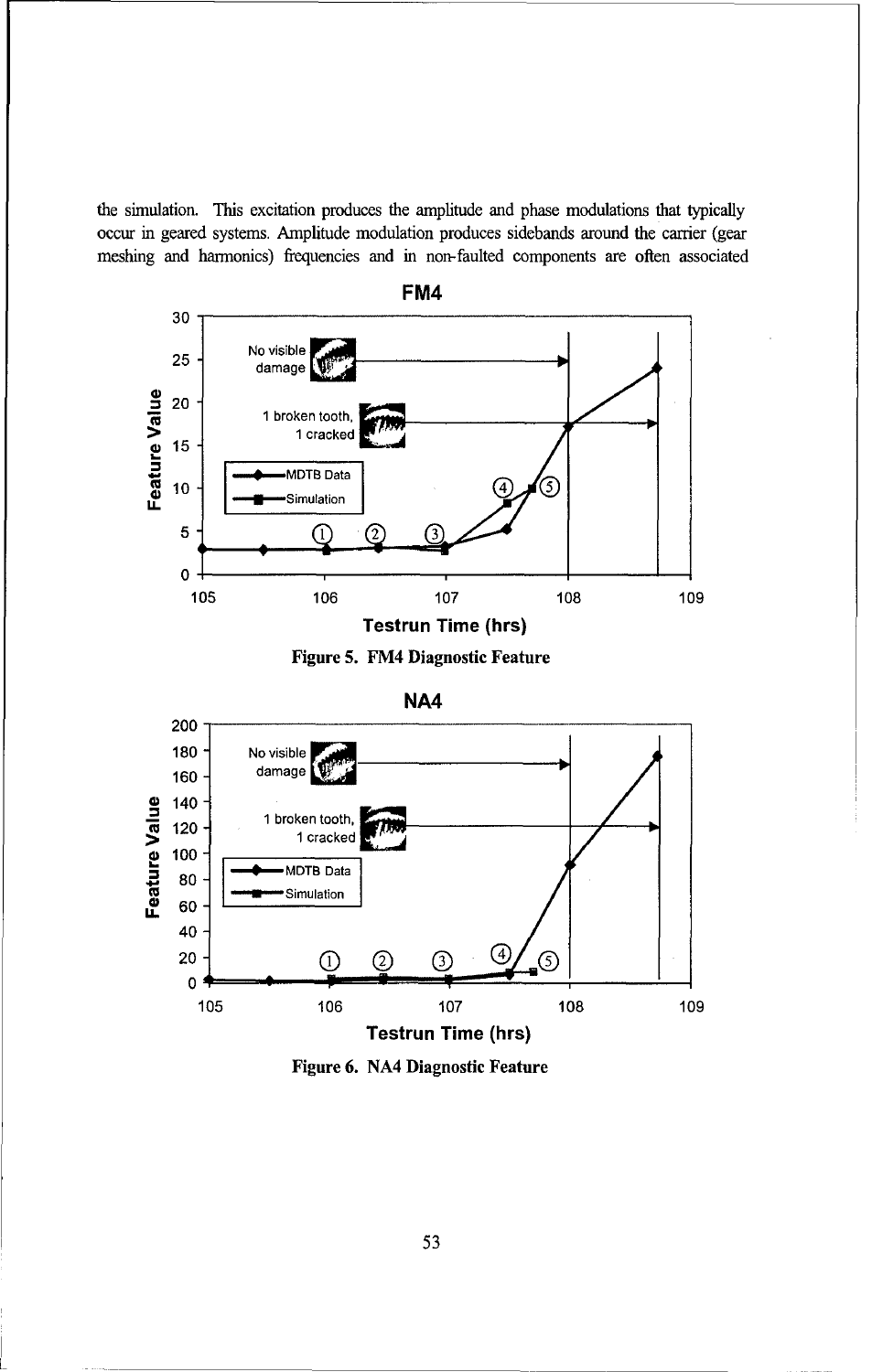

Figure 7. FMO Diagnostic Feature



Figure 8. M6A Diagnostic Feature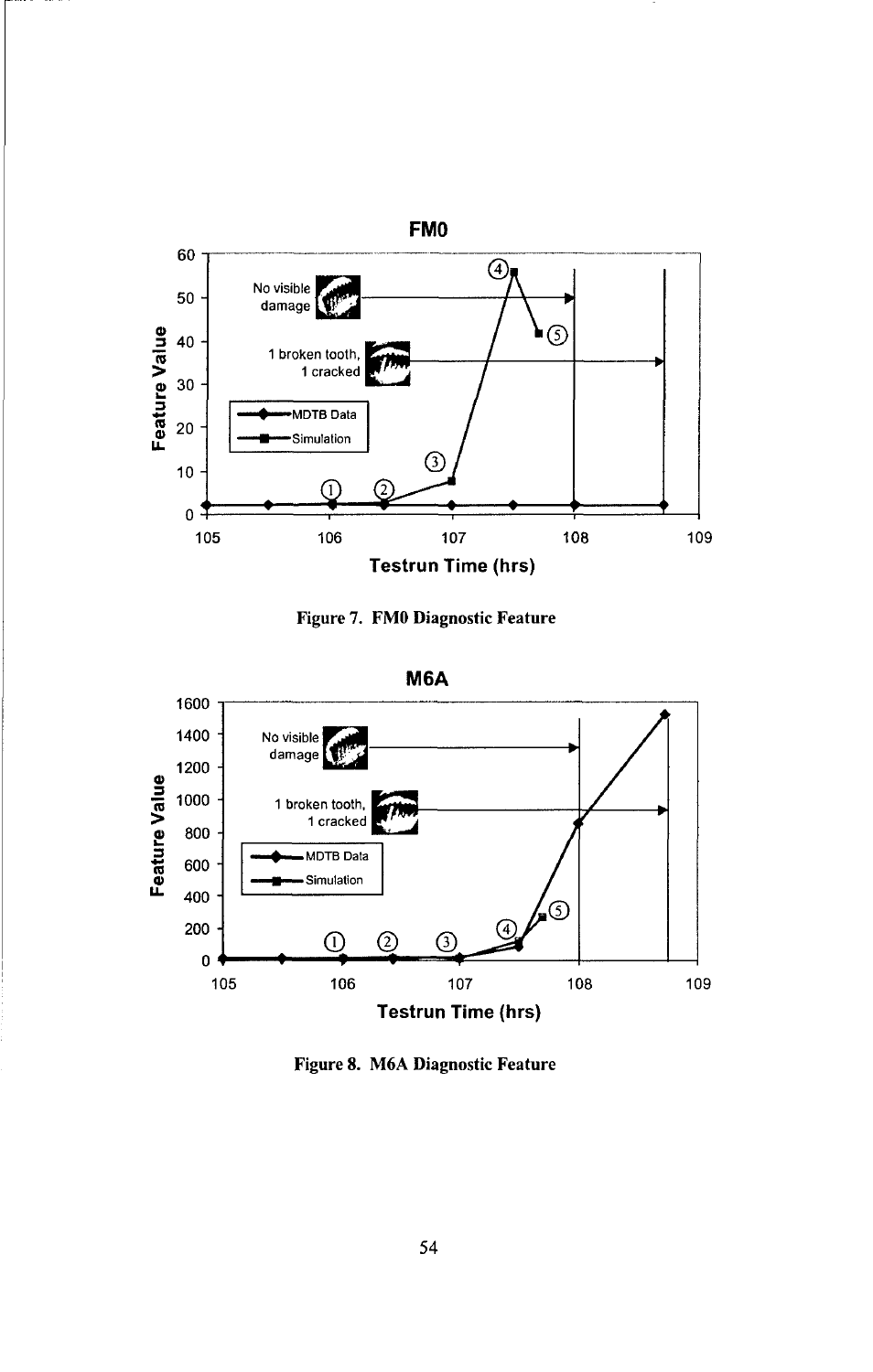



with eccentricity, uneven wear, or profile errors. Phase or frequency modulation will produce a family of sidebands. How these occur in real systems will either add or subtract to produce an asymmetrical family of sidebands.

The lower order figure, FM0, and modified 4<sup>th</sup> order moment, NA4, do not provide correlation between the experimental and simulated cases. The reasons are not clear. Perhaps the mesh tone energy level is not suitably impacted by the simplified stiffness profile, thus causing the large values for FMO. The apparent correlation of FM4 but not NA4 leads one to conjecture that some artifact of the processing has produced this effect. Clearly, this is an area of future investigation among others.

Future Work: There are several aspects of this damage modeling effort that can be extended in the future. Accurate methods for relating gear tooth crack length to the composite mesh stiffiness is one area for investigation. Better estimates may be obtained based on a finite element model of the gear mesh. The ability to simulate damage to multiple, juxtaposed gear teeth represents another fruitful area for future work. This capability would be helpful for identifying advanced damage conditions. Another extension of this effort would be to expand the model to include the gearbox casing and compare features taken from vibrations measured on the MDTB gearbox casing with the simulated results. Such a model would allow a more accurate representation of the system and would facilitate simulations of other fault types.

Acknowledgment: This work was supported by the Office of Naval Research through the *Multidisciplinary University Research Initiative for Integrated Predictive Diagnostics*